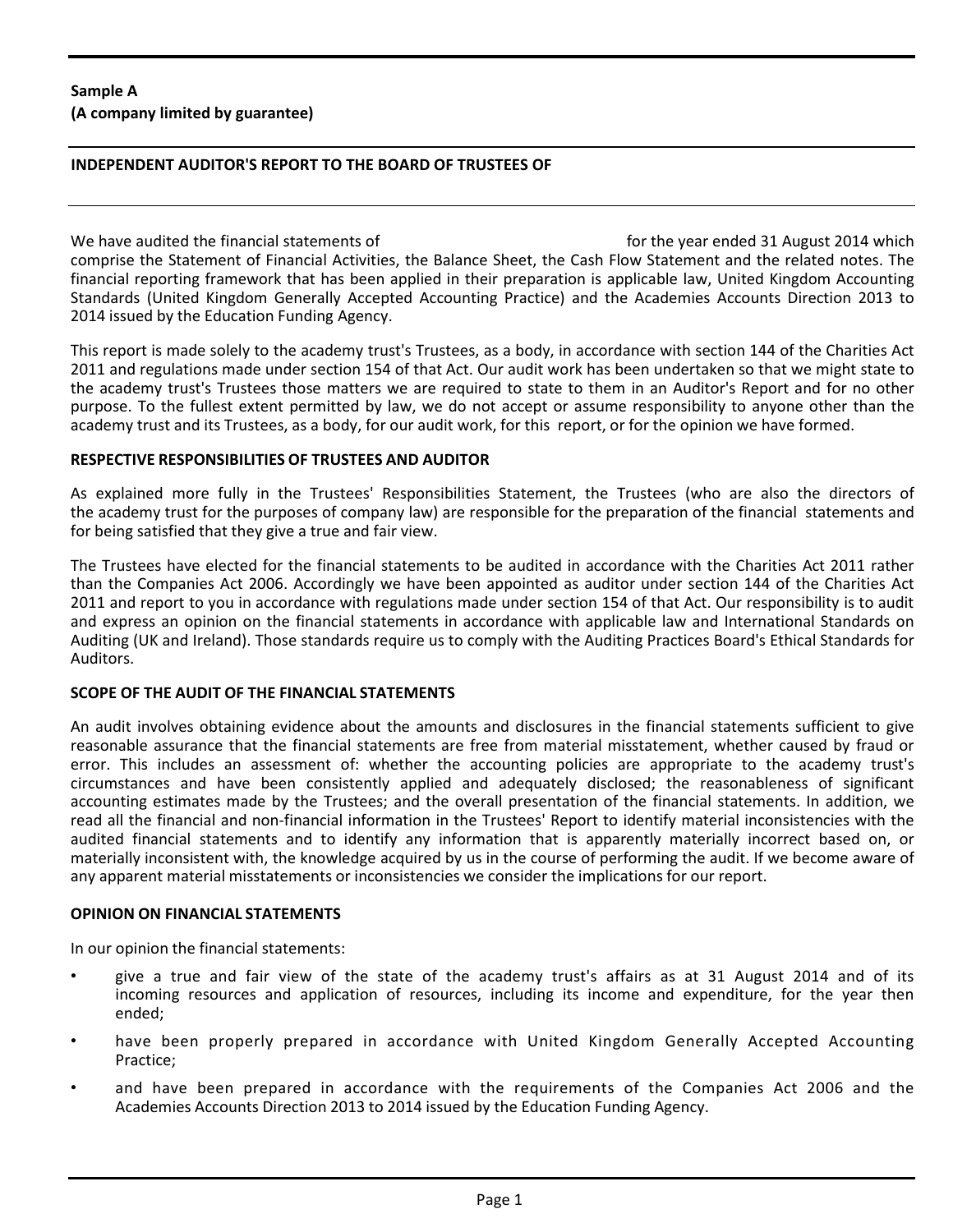**(A company limited by guarantee)**

### **INDEPENDENT AUDITOR'S REPORT TO THE BOARD OF TRUSTEES OF**

#### **MATTERS ON WHICH WE ARE REQUIRED TO REPORT BY EXCEPTION**

We have nothing to report in respect of the following matters where the Charities Act 2011 requires us to report to you if, in our opinion:

- the information given in the Trustees' Report is inconsistent in any material respect with the financial statements; or
- the academy trust has not kept adequate accounting records; or
- the financial statements are not in agreement with the accounting records and returns; or
- we have not received all the information and explanations we require for our audit; or
- the Trustees were not entitled to take advantage of the small companies' exemption from the requirement to prepare a Strategic Report.

Chartered Accountants

Date: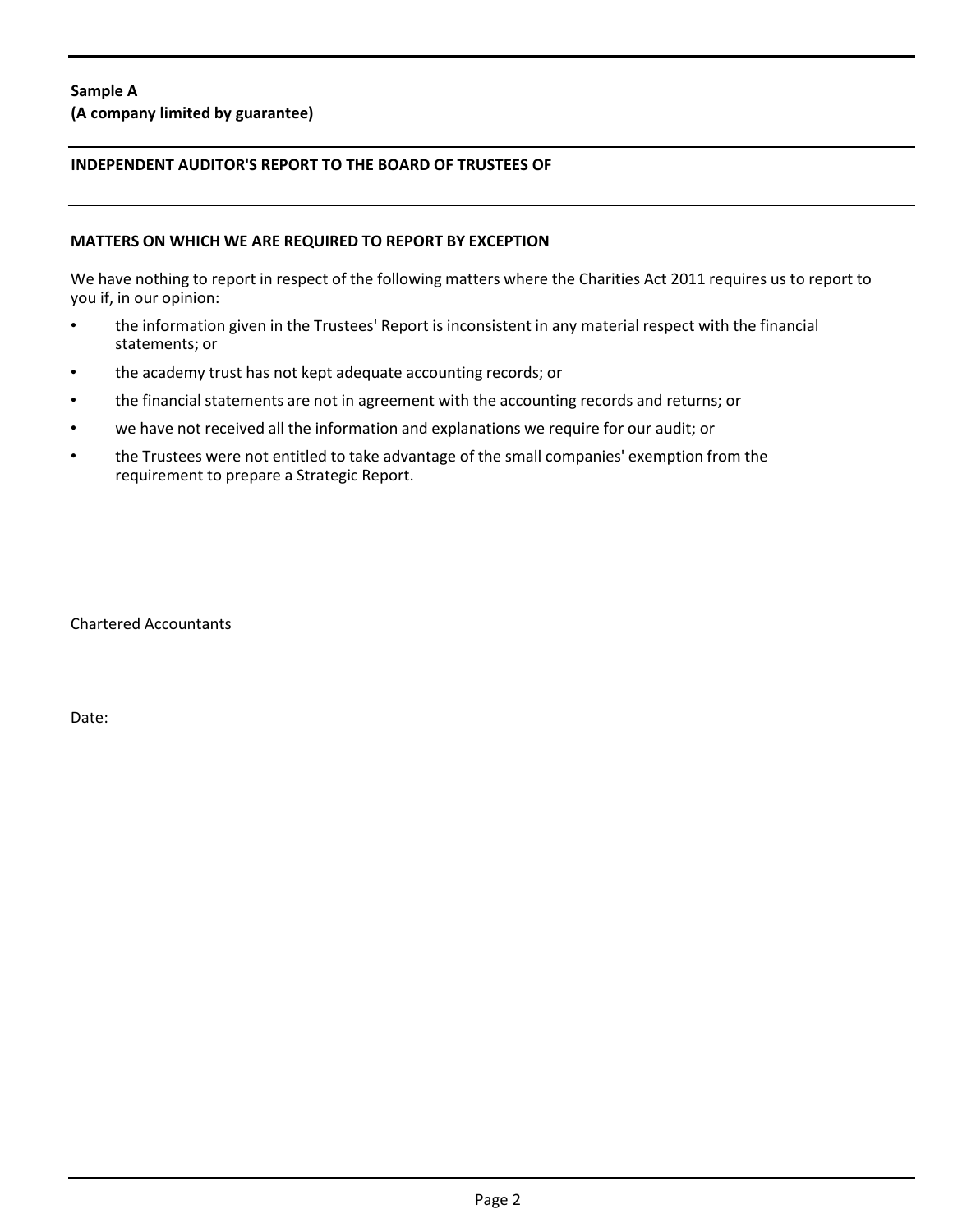**(A company limited by guarantee)**

### **STATEMENT OF FINANCIAL ACTIVITIES**

**(Incorporating Income and Expenditure Account and Statement of Total Recognised Gains and Losses) FOR THE YEAR ENDED 31 AUGUST 2015**

|                                                                                                            | <b>Note</b>    | <b>Unrestricted</b><br>funds<br>2015<br>£ | <b>Restricted</b><br>funds<br>2015<br>£ | <b>Restricted</b><br>fixed asset<br>funds<br>2015<br>£ | <b>Total</b><br>funds<br>2015<br>£ | Total<br>funds<br>2014<br>£ |
|------------------------------------------------------------------------------------------------------------|----------------|-------------------------------------------|-----------------------------------------|--------------------------------------------------------|------------------------------------|-----------------------------|
| <b>INCOMING RESOURCES</b>                                                                                  |                |                                           |                                         |                                                        |                                    |                             |
| Incoming resources from<br>generated funds:                                                                |                |                                           |                                         |                                                        |                                    |                             |
| Voluntary income                                                                                           | 2              |                                           |                                         |                                                        |                                    | 10,500                      |
| Activities for generating funds                                                                            | 3              | 54,344                                    |                                         |                                                        | 54,344                             | 30,878                      |
| Investment income                                                                                          | 4              | 56                                        |                                         |                                                        | 56                                 |                             |
| Incoming resources from                                                                                    |                |                                           |                                         |                                                        |                                    |                             |
| charitable activities                                                                                      | 5              |                                           | 2,281,084                               | 99,080                                                 | 2,380,164                          | 2,287,935                   |
| <b>TOTAL INCOMING RESOURCES</b>                                                                            |                | 54,400                                    | 2,281,084                               | 99,080                                                 | 2,434,564                          | 2,329,313                   |
| <b>RESOURCES EXPENDED</b>                                                                                  |                |                                           |                                         |                                                        |                                    |                             |
| Charitable activities                                                                                      | $\overline{7}$ | 18,628                                    | 1,810,328                               | 169,405                                                | 1,998,361                          | 1,729,090                   |
| Governance costs                                                                                           | 6              |                                           | 10,342                                  |                                                        | 10,342                             | 8,045                       |
| <b>TOTAL RESOURCES EXPENDED</b>                                                                            | 8              | 18,628                                    | 1,820,670                               | 169,405                                                | 2,008,703                          | 1,737,135                   |
| <b>MOVEMENT IN TOTAL FUNDS</b><br><b>FOR THE YEAR . NET</b><br>INCOME/(EXPENDITURE)<br><b>FOR THE YEAR</b> |                | 35,772                                    | 460,414                                 | (70, 325)                                              | 425,861                            | 592,178                     |
|                                                                                                            |                |                                           |                                         |                                                        |                                    |                             |
| Total funds at 1 September 2013                                                                            |                |                                           |                                         |                                                        |                                    |                             |
| <b>TOTAL FUNDS AT 31 AUGUST</b>                                                                            |                |                                           |                                         |                                                        |                                    |                             |
| 2015                                                                                                       |                | 35,772                                    | 460,414                                 | (70, 325)                                              | 425,861                            | 592,178                     |

All activities relate to continuing operations.

The Statement of Financial Activities includes all gains and losses recognised in the year.

The notes on pages 22 to 35 form part of these financial statements.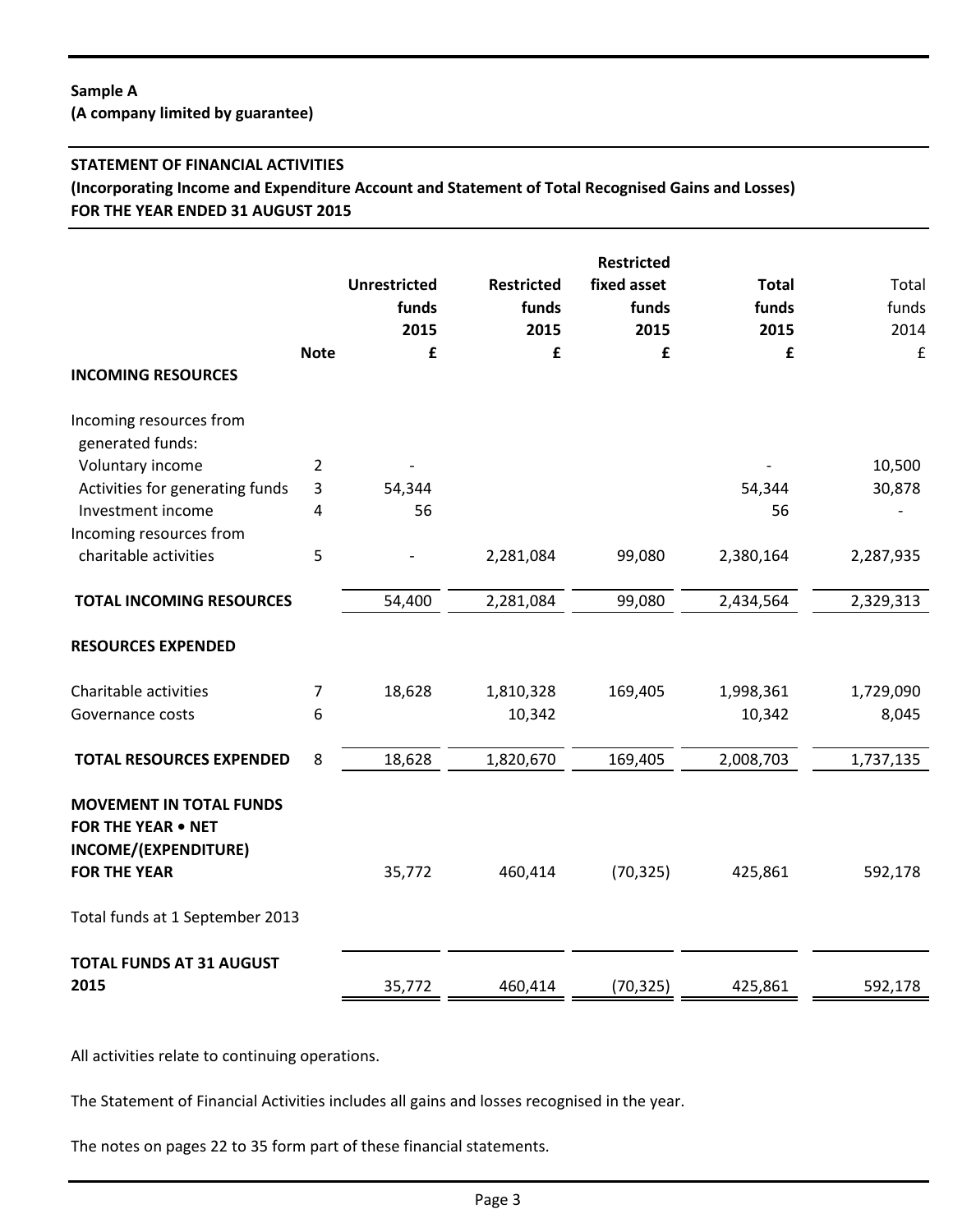### **BALANCE SHEET AS AT 31 AUGUST 2015**

|                                                  |             | £          | 2015       | £          | 2014       |
|--------------------------------------------------|-------------|------------|------------|------------|------------|
| <b>FIXED ASSETS</b>                              | <b>Note</b> |            | £          |            | £          |
|                                                  |             |            |            |            |            |
| Tangible assets                                  | 14          |            | 677,002    |            | 768,159    |
| <b>CURRENT ASSETS</b>                            |             |            |            |            |            |
| Debtors                                          | 15          | 65,214     |            | 116,642    |            |
| Cash at bank                                     |             | 83,690     |            | 23,162     |            |
|                                                  |             | 148,904    |            | 139,804    |            |
| <b>CREDITORS:</b> amounts falling due within one |             |            |            |            |            |
| year                                             | 16          | (400, 045) |            | (315, 785) |            |
| <b>NET CURRENT LIABILITIES</b>                   |             |            | (251, 141) |            | (175, 981) |
| <b>NET ASSETS</b>                                |             |            | 425,861    |            | 592,178    |
|                                                  |             |            |            |            |            |
| <b>FUNDS OF THE ACADEMY</b>                      |             |            |            |            |            |
| <b>Restricted funds:</b>                         |             |            |            |            |            |
| <b>Restricted funds</b>                          | 17          | 464,492    |            | (211, 622) |            |
| Restricted fixed asset funds                     | 17          | (81, 357)  |            | 770,868    |            |
| <b>Total restricted funds</b>                    |             |            | 383,135    |            | 559,246    |
| <b>Unrestricted funds</b>                        | 17          |            | 42,726     |            | 32,932     |
| <b>TOTAL FUNDS</b>                               |             |            | 425,861    |            | 592,178    |

The Trustees consider that the academy trust is entitled to exemption from the requirement to have an audit under the provisions of section 4 77 of the Companies Act 2006 ("the Act") and members have not required the academy trust to obtain an audit for the year in question in accordance with section 476 of the Act. However, an audit is required in accordance with section 144 of the Charities Act 2011.

The Trustees acknowledge their responsibilities for complying with the requirements of the Act with respect to accounting records and the preparation of financial statements.

The financial were approved by the Trustees, and authorized for issue, on and are signed on their behalf by:

....................................................... .....................................................

Chair of Trustees **Principal** 

The notes on pages 22 to 35 form part of these financial statements.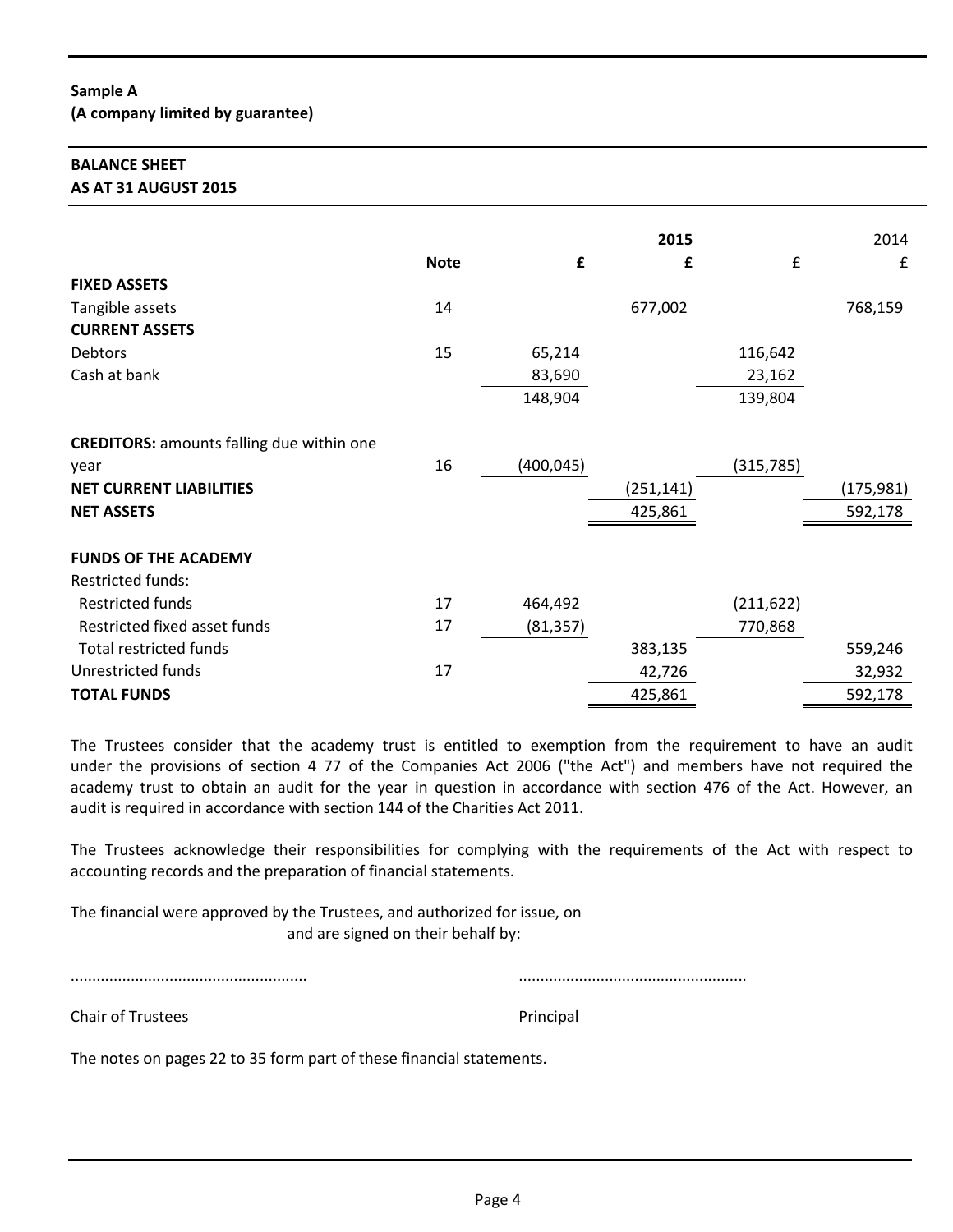**(A company limited by guarantee)**

# **CASH FLOW STATEMENT FOR THE YEAR ENDED 31 AUGUST 2015**

|                                                 |             | 2015     | 2014                     |
|-------------------------------------------------|-------------|----------|--------------------------|
|                                                 |             |          | £                        |
|                                                 | <b>Note</b> |          |                          |
| Net cash flow from operating activities         | 19          | 142,539  | 963,484                  |
| Returns on investments and servicing of finance | 20          | 56       | $\overline{\phantom{0}}$ |
| Capital expenditure and financial investment    | 20          | (82,067) | (940, 322)               |
| (DECREASE)/INCREASE IN CASH IN THE YEAR         |             | 60,528   | 23,162                   |

# **RECONCILIATION OF NET CASH FLOW TO MOVEMENT IN NET FUNDS FOR THE YEAR ENDED 31 AUGUST 2015**

|                                          | 2015   | 2014   |
|------------------------------------------|--------|--------|
|                                          | £      |        |
| (Decrease)/increase in cash in the year  | 60,528 | 23,162 |
| <b>MOVEMENT IN NET FUNDS IN THE YEAR</b> | 60,528 | 23,162 |
| Net funds at 1 September 2013            | 23,162 |        |
| <b>NET FUNDS AT 31 AUGUST 2014</b>       | 83,690 | 23,162 |

The notes on pages 22 to 35 form part of these financial statements.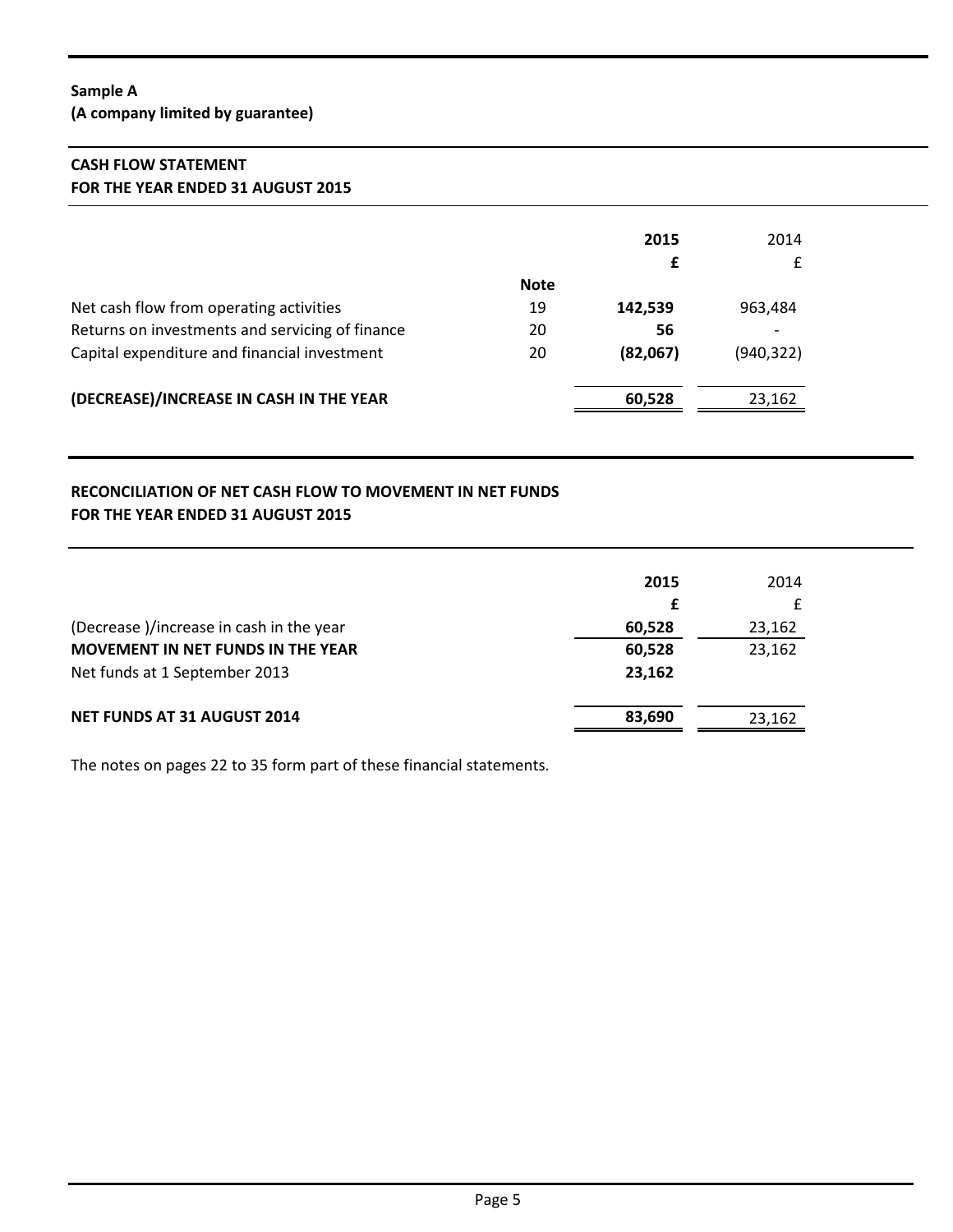**(A company limited by guarantee)**

# **NOTES TO THE FINANCIAL STATEMENTS FOR THE YEAR ENDED 31 AUGUST 2015**

#### **1. ACCOUNTING POLICIES**

#### **1.1 Basis of preparation of financial statements**

The financial statements have been prepared under the historical cost convention, with the exception of investments which are included at market value. The financial statements have been prepared in accordance with the Statement of Recommended Practice (SORP), 'Accounting and Reporting by Charities' published in March 2005, the Academies Accounts Direction 2013 to 2014 issued by EFA, applicable accounting standards and the Companies Act 2006.

#### **1.2 Fund accounting**

Unrestricted income funds represent those resources which may be used towards meeting any of the charitable objects of the academy trust at the discretion of the Trustees.

Restricted fixed asset funds are resources which are to be applied to specific capital purposes imposed by funders where the asset acquired or created is held for a specific purpose.

Restricted general funds comprise all other restricted funds received and include grants from the Department for Education.

#### **1.3 Incoming resources**

All incoming resources are included in the Statement of Financial Activities when the academy trust has entitlement to the funds, certainty of receipt and the amount can be measured with sufficient reliability.

Grants are included in the Statement of Financial Activities on a receivable basis. The balance of income received for specific purposes but not expended during the period is shown in the relevant funds on the Balance Sheet. Where income is received in advance of entitlement of receipt, its recognition is deferred and included in creditors as deferred income. Where entitlement occurs before income is received, the income is accrued.

General Annual Grant is recognised in full in the year for which it is receivable and any unspent amount is reflected as a balance in the restricted general fund.

Capital grants are recognised when receivable and are not deferred over the life of the asset on which they are expended. Unspent amounts of capital grant are reflected in the balance in the restricted fixed asset fund.

Sponsorship income provided to the academy trust which amounts to adonation is recognised in the Statement of Financial Activities in the period in which it is receivable, where there is certainty of receipt and it is measurable.

The value of donated services and gifts in kind provided to the academy trust are recognised at their open market value in the period in which they are receivable as incoming resources, where the benefit to the academy trust can be reliably measured. An equivalent amount is included as expenditure under the relevant heading in the Statement of Financial Activities,except wherethe gift in kind was a fixed asset in which case the amount is included in the appropriate fixed asset category and depreciated over the useful economic life in accordance with the academy trust's policies.

Donations are recognised on a receivable basis where there is certainty of receipt and the amount can be reliably measured.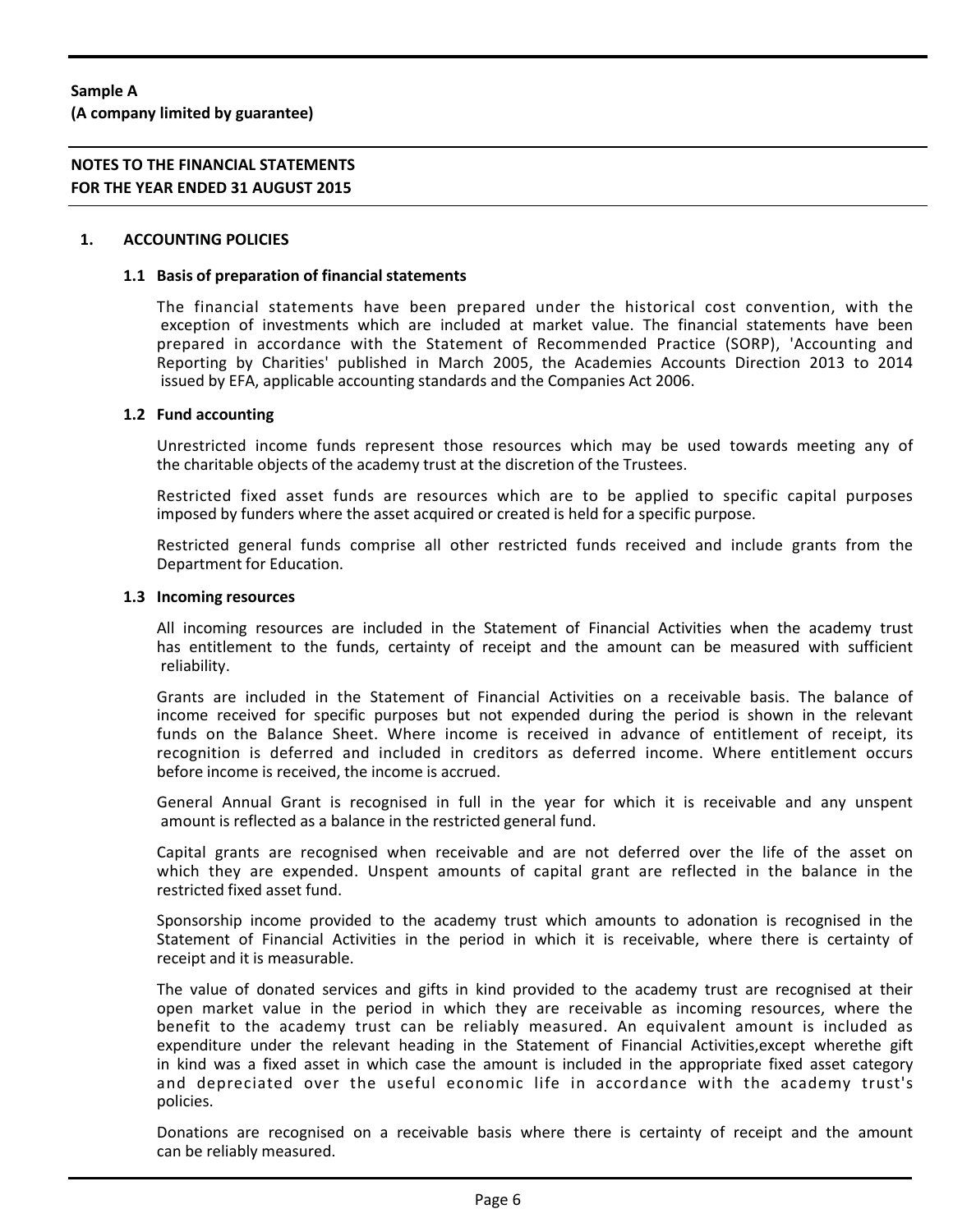### **1. ACCOUNTING POLICIES** (continued)

Income tax recoverable in relation to donations received under Gift Aid or deeds of covenant is recognised at the time of the donation.

Other income, including the hire of facilities, is recognised in the period in which it is receivable and to the extent the goods have been provided or on completion of the service.

#### **1.4 Resources expended**

Expenditure is recognised in the period in which a liability is incurred and has been classified under headings that aggregate all costs related to that category. Where costs cannot be directly attributed to particular headings they have been allocated on a basis consistent with the use of resources, with central staff costs allocated on the basis of time spent, and depreciation charges allocated on the portion of the asset's use. Other support costs are allocated based on the spread of staff costs.

Costs of generating funds are costs incurred in attracting voluntary income, and those incurred in trading activities that raise funds.

Charitable activities are costs incurred in the academy trust's educational operations.

Governance costs include the costs attributable to the academy trust's compliance with constitutional and statutory requirements, including audit, strategic management and Trustees' meetings and reimbursed expenses.

All resources expended are inclusive of irrecoverable VAT.

#### **1.5 Going concern**

The Trustees assess whether the use of going concern is appropriate, i.e. whether there are any material uncertainties related to events or conditions that may cast significant doubt on the ability of the academy trust to continue as a going concern. The Trustees make this assessment in respect of a period of one year from the date of approval of the financial statements.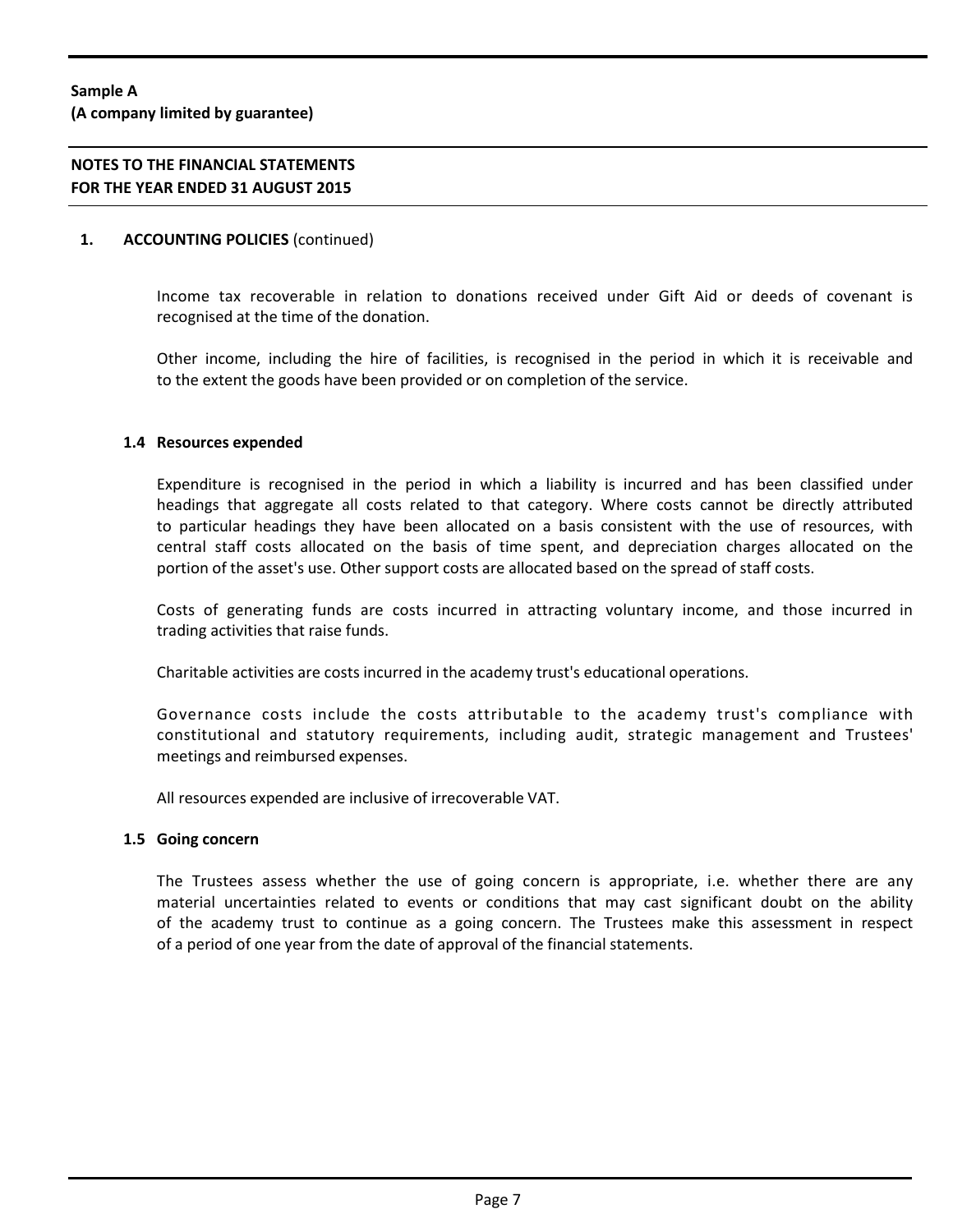**(A company limited by guarantee)**

# **NOTES TO THE FINANCIAL STATEMENTS FOR THE YEAR ENDED 31 AUGUST 2015**

#### **1. ACCOUNTING POLICIES** (continued)

#### **1.6 Tangible fixed assets and depreciation**

Assets costing £1,000 or more are capitalised as tangible fixed assets and are carried at cost, net of depreciation and any provision for impairment.

Where tangible fixed assets have been acquired with the aid of specific grants, either from the government or from the private sector, they are included in the Balance Sheet at cost and depreciated over their expected useful economic life. The related grants are credited to a restricted fixed asset fund in the Statement of Financial Activities and are carried forward in the Balance Sheet. Depreciation on such assets is charged to the restricted fixed asset fund in the Statement of Financial Activities so as to reduce the fund over the useful economic life of the related asset on a basis consistent with the academy trust's depreciation policy. Where tangible fixed assets have been acquired with unrestricted funds, depreciation on such assets is charged to the unrestricted fund.

Assets in the course of construction are included at cost. Depreciation on these assets is not charged until they are brought into use.

A review for impairment of a fixed asset is carried out if events or changes in circumstances indicate that the carrying value of any fixed asset may not be recoverable. Shortfalls between carrying value of the fixed assets and their recoverable amounts are recognised as impairments.

Tangible fixed assets are stated at cost less depreciation. Depreciation is provided at rates calculated to write off the cost of fixed assets, less their estimated residual value, over their expected useful lives on the following bases:

| Fixtures and fittings            |                          | 5 years straight line |
|----------------------------------|--------------------------|-----------------------|
| Computer equipment               |                          | 3 years straight line |
| Assets in course of construction | $\overline{\phantom{a}}$ | nil.                  |

#### **1. 7 Operating leases**

Rentals under operating leases are charged to the Statement of Financial Activities on a straight line basis over the lease term.

Benefits received and receivable as an incentive to sign an operating lease are recognised on a straight line basis over the period until the date the rent is expected to be adjusted to the prevailing market rate.

#### **1.8 Taxation**

The academy trust is considered to pass the tests set out in Paragraph 1 Schedule 6 of the Finance Act 2010 and therefore it meets the definition of a charitable company for UK corporation tax purposes.Accordingly, the academy trust is potentially exempt from taxation in respect of income or capital gains received within categories covered by Chapter 3 Part 11 of the Corporation Tax Act 2010 or Section 256 of the Taxation of Chargeable Gains Act 1992, to the extent that such income or gains are applied exclusively to charitable purposes.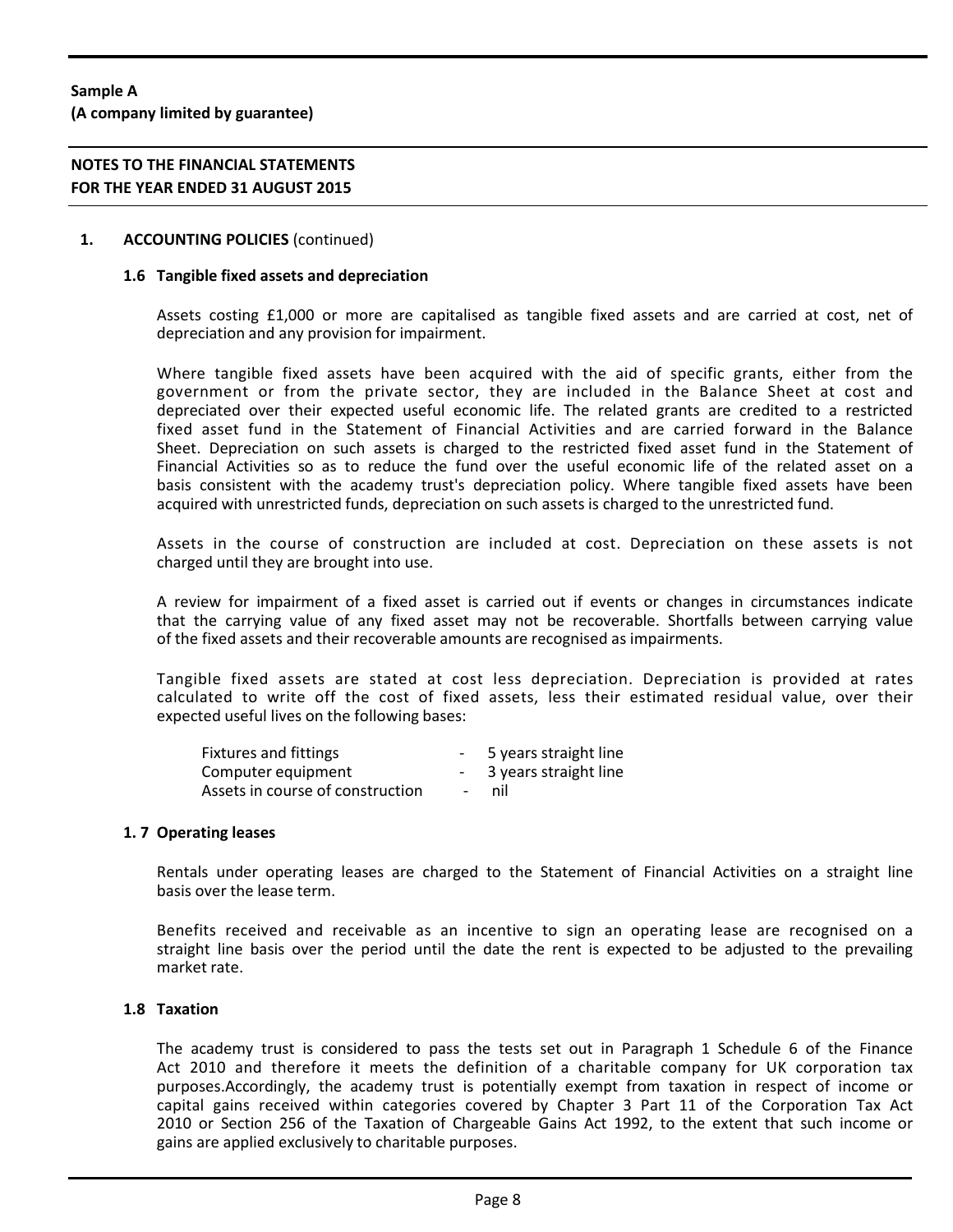# **NOTES TO THE FINANCIAL STATEMENTS FOR THE YEAR ENDED 31 AUGUST 2015**

### **1. ACCOUNTING POLICIES** (continued)

#### 1.9 Pensions

The academy trust operates a defined contribution pension scheme and the pension charge represents the amounts payable by the academy trust to the fund in respect of the year.

Retirement benefits to employees of the academy trust are provided by the Teachers' Pension Scheme ("TPS"). These are defined benefit schemes and the assets are held separately from those of the academy trust.

The TPS is an unfunded scheme and contributions are calculated so as to spread the cost of pensions over employees' working lives with the academy trust in such a way that the pension cost is a substantially level percentage of current and future pensionable payroll. The contributions are determined by the Government Actuary on the basis of quinquennial valuations using a prospective benefit method. As stated in note 22, the TPS is a multi-employer scheme and the academy trust is unable to identify its share of the underlying assets and liabilities of the scheme on a consistent and reasonable basis. The TPS is therefore treated as a defined contribution scheme and the contributions recognised as they are paid each year.

### **2. VOLUNTARY INCOME**

|    |                                                        | <b>Unrestricted</b><br>funds<br>2015<br>£ | <b>Restricted</b><br>funds<br>2015<br>£ | <b>Total</b><br>funds<br>2015<br>£ | <b>Total</b><br>funds<br>2014<br>£ |
|----|--------------------------------------------------------|-------------------------------------------|-----------------------------------------|------------------------------------|------------------------------------|
|    | Donations                                              |                                           |                                         |                                    | 10,500                             |
| 3. | <b>ACTIVITIES FOR GENERATING FUNDS</b>                 |                                           |                                         |                                    |                                    |
|    |                                                        | <b>Unrestricted</b><br>funds<br>2015      | <b>Restricted</b><br>funds<br>2015      | <b>Total</b><br>funds<br>2015      | <b>Total</b><br>funds<br>2014      |
|    |                                                        | £                                         | £                                       | £                                  | £                                  |
|    | Hire of facilities and miscellaneous incor<br>Catering | 25,592<br>28,752                          |                                         | 25,592<br>28,752                   | 11,760<br>19,118                   |
|    |                                                        | 54,344                                    |                                         | 54,344                             | 30,878                             |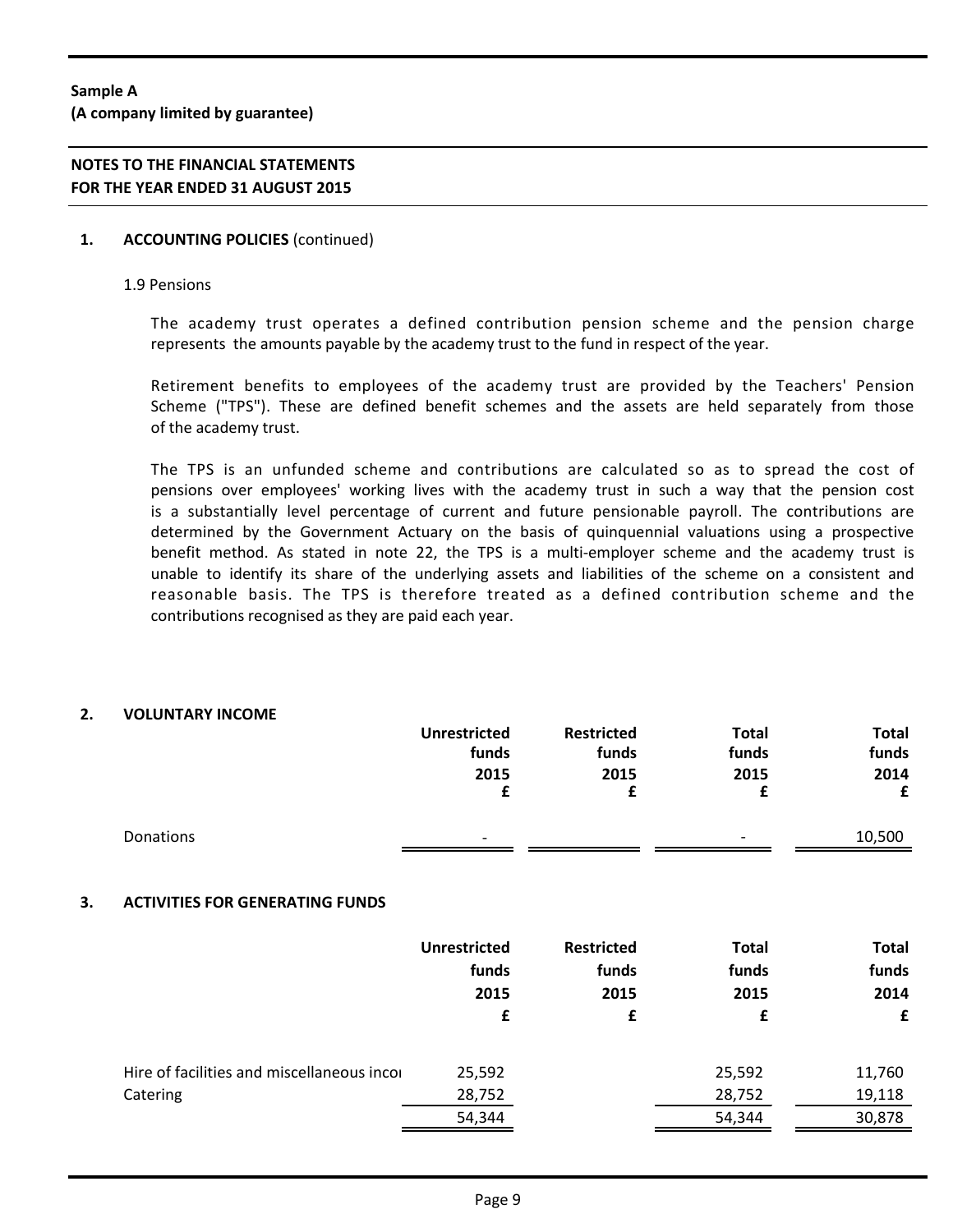**(A company limited by guarantee)**

# **NOTES TO THE FINANCIAL STATEMENTS FOR THE YEAR ENDED 31 AUGUST 2015**

#### **4. INVESTMENT INCOME**

|                   | <b>Unrestricted</b><br>funds | <b>Restricted</b><br>funds | <b>Total</b><br>funds | Total<br>funds |
|-------------------|------------------------------|----------------------------|-----------------------|----------------|
|                   | 2015                         | 2015                       | 2015                  | 2014<br>£      |
| Investment income | 56                           |                            | 56                    |                |

# **5. INCOMING RESOURCES FROM CHARITABLE ACTIVITIES**

|                                                        | Unrestricted<br>funds<br>2015<br>£ | <b>Restricted</b><br>funds<br>2015<br>£ | <b>Total</b><br>funds<br>2015<br>£ | <b>Total</b><br>funds<br>2015<br>£ |
|--------------------------------------------------------|------------------------------------|-----------------------------------------|------------------------------------|------------------------------------|
| <b>Educational operations</b>                          |                                    | 2,380,164                               | 2,380,164                          | 2,287,935                          |
| Subtotal                                               |                                    | 2,380,164                               | 2,380,164                          | 2,287,935                          |
| Other incoming resources from charitable<br>activities |                                    |                                         |                                    |                                    |
|                                                        |                                    | 2,380,164                               | 2,380,164                          | 2,287,935                          |

# **FUNDING FOR ACADEMY'S EDUCATIONAL OPERATIONS**

|                            | <b>Unrestricted</b><br>funds<br>2015<br>£ | <b>Restricted</b><br>funds<br>2015<br>£ | <b>Total</b><br>funds<br>2015<br>£ | <b>Total</b><br>funds<br>2014<br>£ |
|----------------------------|-------------------------------------------|-----------------------------------------|------------------------------------|------------------------------------|
| DfE/EFA revenue grants     |                                           |                                         |                                    |                                    |
| General annual grant (GAG) |                                           | 1,650,084                               | 1,650,084                          | 762,080                            |
| Other government grants    |                                           | 123,039                                 | 123,039                            | 61,877                             |
| Pupil premium              |                                           | 88,187                                  | 88,187                             | 45,367                             |
| Start up grants            |                                           | 139,475                                 | 139,475                            | 194,250                            |
| Capital grants             |                                           | 99,080                                  | 99,080                             | 943,031                            |
| Funding for building lease |                                           | 280,299                                 | 280,299                            | 281,330                            |
|                            |                                           | 2,380,164                               | 2,380,164                          | 2,287,935                          |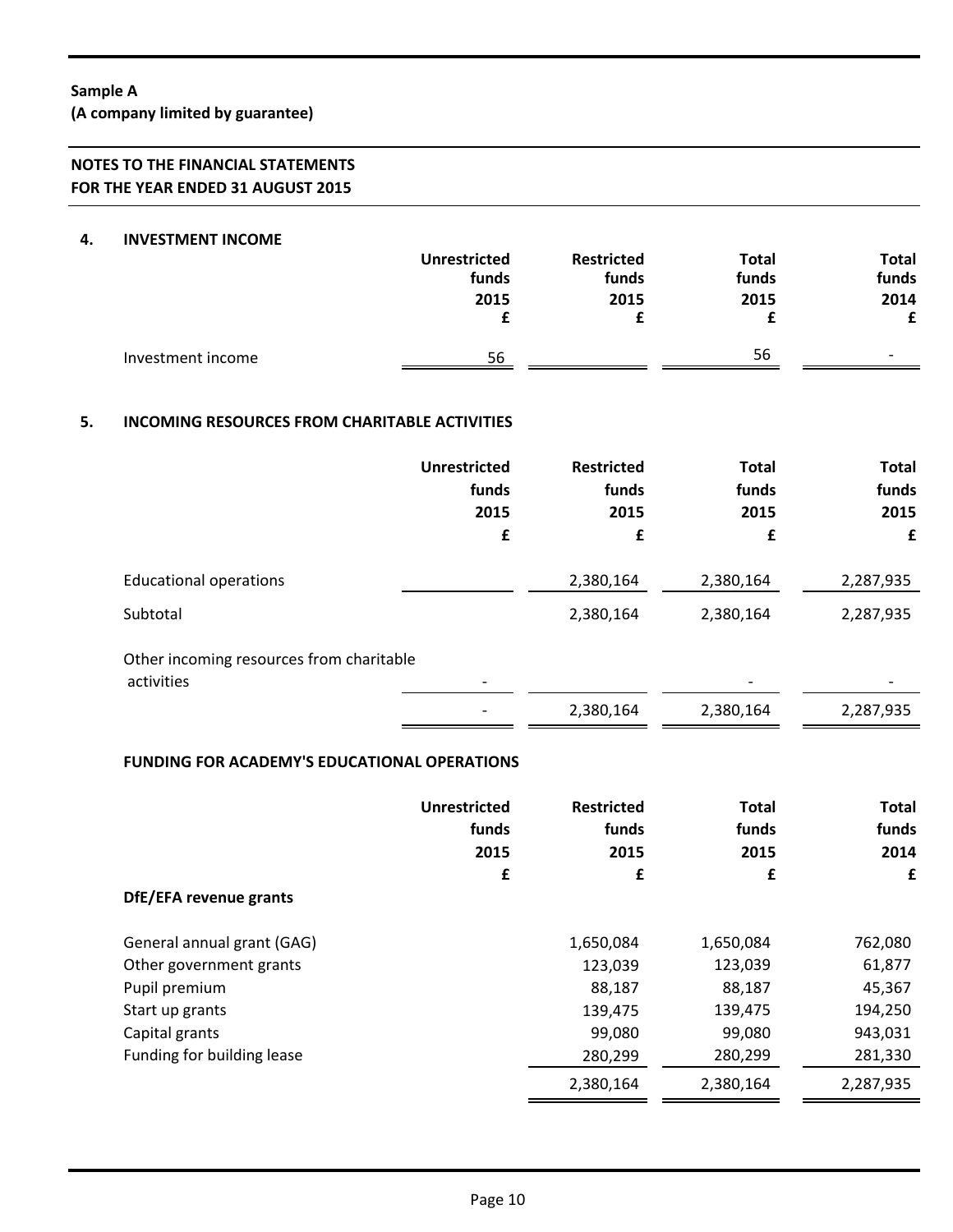**(A company limited by guarantee)**

# **NOTES TO THE FINANCIAL STATEMENTS FOR THE YEAR ENDED 31 AUGUST 2015**

#### **6. GOVERNANCE COSTS**

|    |                                                     | <b>Unrestricted</b><br>funds<br>2015<br>£ | <b>Restricted</b><br>funds<br>2015<br>£ | <b>Total</b><br>funds<br>2015<br>£ | Total<br>funds<br>2014<br>£ |
|----|-----------------------------------------------------|-------------------------------------------|-----------------------------------------|------------------------------------|-----------------------------|
|    | Auditors' remuneration                              |                                           | 6,620                                   | 6,620                              | 5,250                       |
|    | Legal and professional costs                        |                                           | 2,946                                   | 2,946                              | 2,740                       |
|    | Governance - trustees expenses                      |                                           |                                         |                                    |                             |
|    | reimbursed                                          |                                           | 776                                     | 776                                | 55                          |
|    |                                                     |                                           | 10,342                                  | 10,342                             | 8,045                       |
| 7. | <b>ANALYSIS OF RESOURCES EXPENDED BY ACTIVITIES</b> |                                           |                                         | <b>Total</b><br>funds<br>2015      | Total<br>funds<br>2014      |
|    |                                                     |                                           |                                         | £                                  | £                           |
|    | <b>DIRECT COSTS .EDUCATIONAL OPERATIONS</b>         |                                           |                                         |                                    |                             |

| Wages and salaries<br><b>Educational consumables</b><br>Staff development<br>Technology costs | 918,888<br>161,061<br>24,300<br>84,961 | 756,616<br>100,775<br>9,688<br>11,832 |
|-----------------------------------------------------------------------------------------------|----------------------------------------|---------------------------------------|
| Subtotal                                                                                      | 1,189,210                              | 878,911                               |
| Other other resources expended                                                                |                                        |                                       |
|                                                                                               | 1,189,210                              | 878.911                               |

### **SUPPORT COSTS - EDUCATIONAL OPERATIONS**

| Wages and salaries                | 158,846   | 178,656   |
|-----------------------------------|-----------|-----------|
| Depreciation                      | 169,405   | 172,163   |
| Recruitment and other staff costs | 22,212    | 19,454    |
| Repairs and maintenance           | 22,172    | 26,083    |
| Cleaning contract                 | 21,525    | 20,799    |
| Rates and water                   | 238,947   | 304,330   |
| Light and heat                    | 11,341    | 13,319    |
| Legal and professional services   | 6,465     | 13,627    |
| Insurance                         | 26,917    | 22,947    |
| Other support costs               | 29,997    | 30,806    |
| Technology costs                  | 101,324   | 47,995    |
|                                   | 809,151   | 850,179   |
|                                   | 1,998,361 | 1,729,090 |

Î.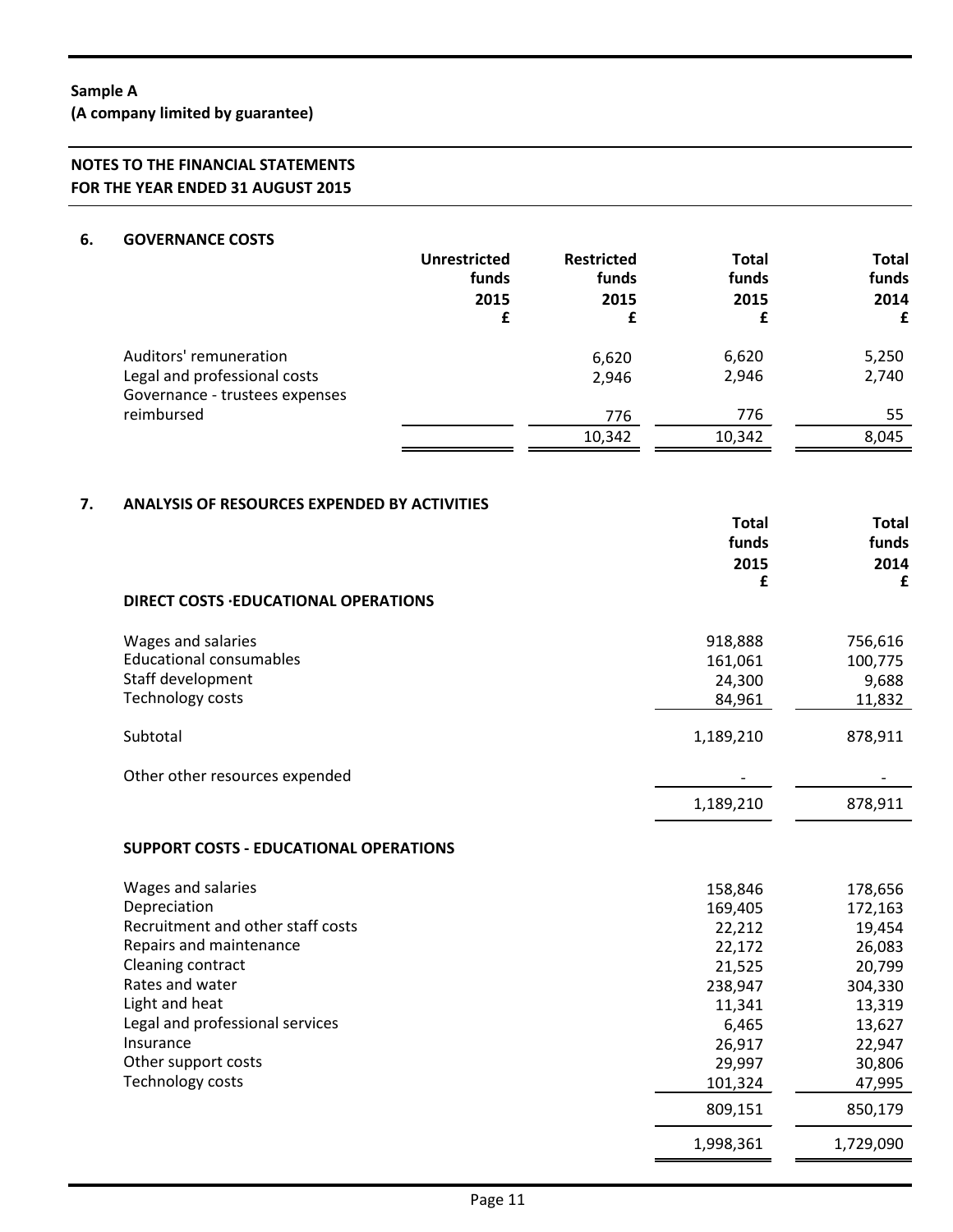**(A company limited by guarantee)**

# **NOTES TO THE FINANCIAL STATEMENTS FOR THE YEAR ENDED 31 AUGUST 2015**

### **8. RESOURCES EXPENDED**

|                                        | <b>Staff costs</b> | <b>Non Pay</b><br><b>Expenditure</b><br><b>Other costs</b> | <b>Total</b> | <b>Total</b> |
|----------------------------------------|--------------------|------------------------------------------------------------|--------------|--------------|
|                                        | 2015               | 2015                                                       | 2015         | 2014         |
|                                        | £                  | £                                                          | £            | £            |
| <b>Educational operations</b>          | 918,888            | 270,322                                                    | 1,189,210    | 878,911      |
| Support costs - educational operations | 158,846            | 650,305                                                    | 809,151      | 850,179      |
| Charitable activities                  | 1,077,734          | 920,627                                                    | 1,998,361    | 1,729,090    |
| Governance                             |                    | 10,342                                                     | 10,342       | 8,045        |
|                                        | 1,077,734          | 930,969                                                    | 2,008,703    | 1,737,135    |

### **9. ANALYSIS OF RESOURCES EXPENDED BY ACTIVITIES**

|                               | <b>Activities</b> |                |              |              |
|-------------------------------|-------------------|----------------|--------------|--------------|
|                               | undertaken        | <b>Support</b> |              |              |
|                               | directly          | costs          | <b>Total</b> | <b>Total</b> |
|                               | 2015              | 2015           | 2015         | 2014         |
|                               | £                 | £              | £            | £            |
| <b>Educational operations</b> | 1,189,210         | 809,151        | 1,998,361    | 1,729,090    |

## **10. NET INCOMING I (OUTGOING) RESOURCES**

This is stated after charging:

| 2015    | 2014    |
|---------|---------|
| £       | £       |
|         |         |
| 169,405 | 172,163 |
| 6,620   | 5,250   |
|         |         |
| 20,066  | 20,208  |
|         |         |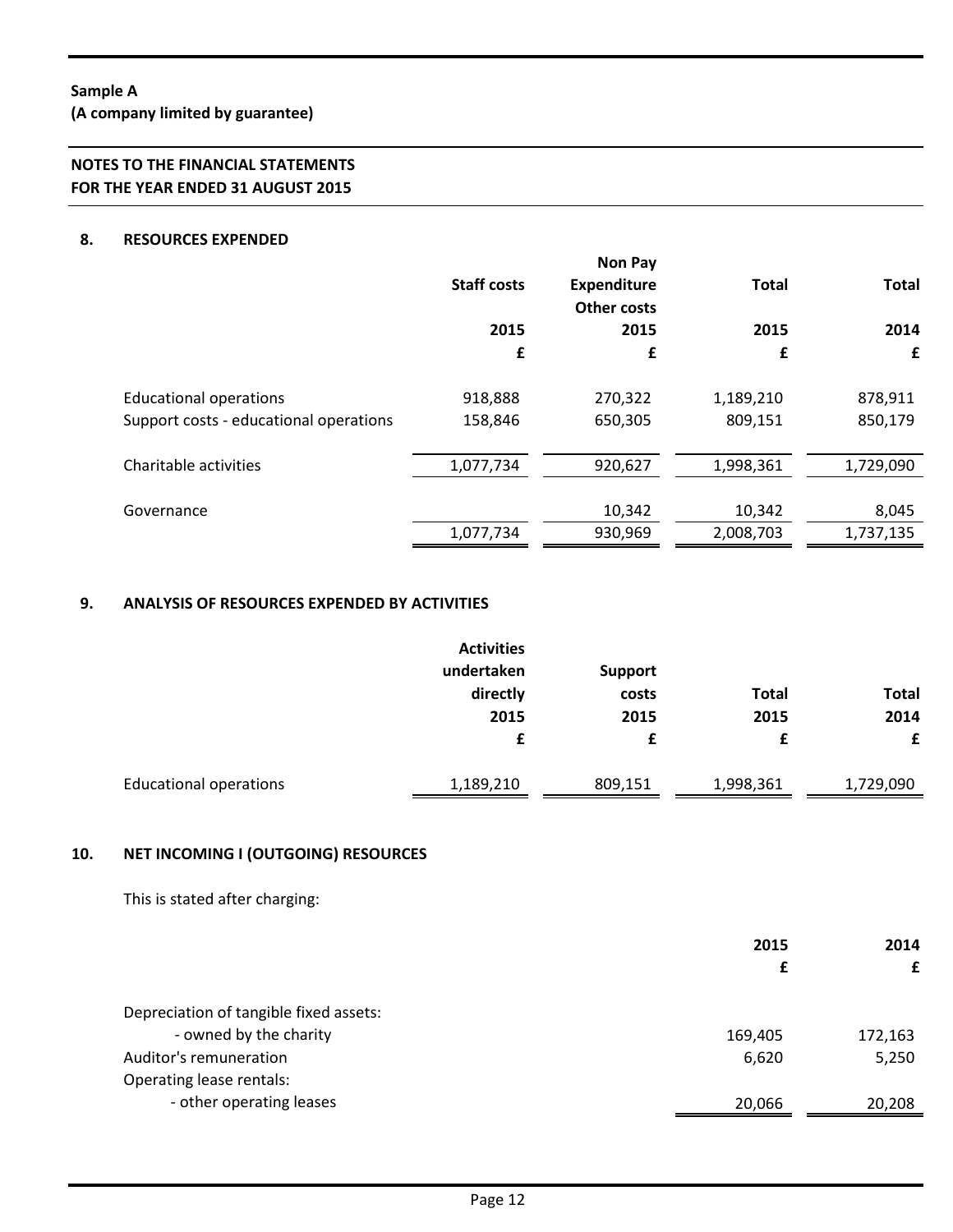**(A company limited by guarantee)**

# **NOTES TO THE FINANCIAL STATEMENTS FOR THE YEAR ENDED 31 AUGUST 2015**

### **11. STAFF**

### **a. Staff costs**

Staff costs were as follows:

|                       | 2015      | 2014         |
|-----------------------|-----------|--------------|
|                       |           | $\mathbf{f}$ |
| Wages and salaries    | 731,302   | 548,773      |
| Social security costs | 235,405   | 258,312      |
| Pension costs         | 111,027   | 128,187      |
|                       | 1,077,734 | 935,272      |

## **b. Staff numbers**

The average number of persons employed by the academy trust during the year expressed as full time equivalents was as follows:

|                 | 2015 | 2014                           |
|-----------------|------|--------------------------------|
|                 | No.  | No.                            |
| <b>Teachers</b> | 18   | $\mathbf{r}$<br>$\overline{ }$ |

#### **c. Higher paid staff**

The number of employees whose emoluments fell within the following bands was:

|                                | 2015 | 2014 |
|--------------------------------|------|------|
|                                | No.  | No.  |
| In the band £60,001 - £70,000  | 12   |      |
| In the band £90,001 - £100,000 |      |      |
|                                | 18   |      |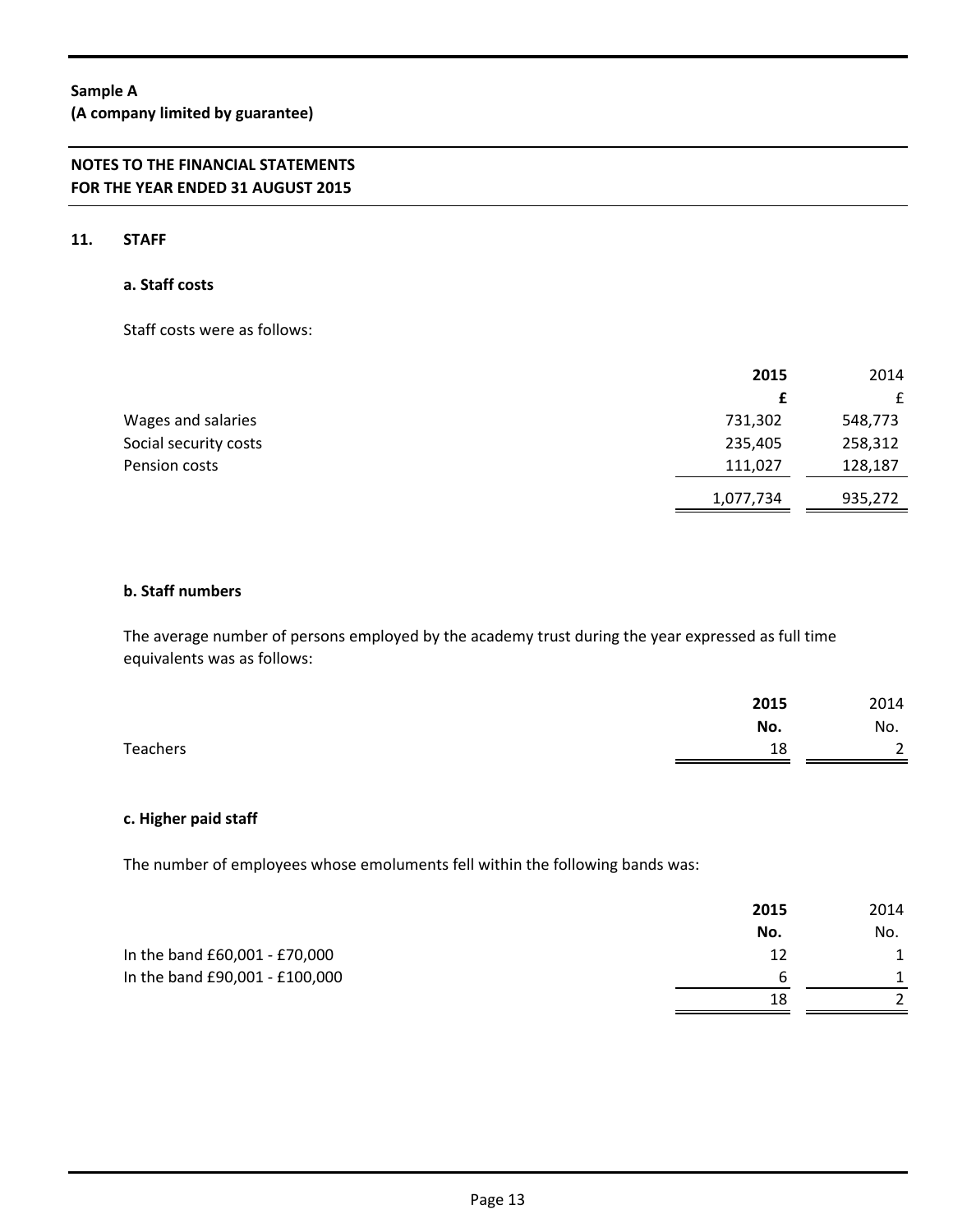**(A company limited by guarantee)**

#### **12. TRUSTEES' REMUNERATION AND EXPENSES**

The Principal and other staff Trustees only receive remuneration in respect of services they provide undertaking the roles of Principal and staff, and not in respect of their services as Trustees. Other Trustees did not receive any payments, other than expenses, from the academy trust in respect of their

| 2015          | 2014 |
|---------------|------|
| £             |      |
| 90,000-95,000 |      |

During the year ended 31 August 2014, expenses totalling £52 (2013 - £NIL) were reimbursed to 1 Trustee (2013 - nil).

### **13. TRUSTEES' AND OFFICERS' INSURANCE**

In accordance with normal commercial practice the academy trust has purchased insurance to protect Trustees and officers from claims arising from negligent acts, errors or omissions occurring whilst on academy business. The insurance provides cover up to £5,000,000 on any one claim and the cost for the year ended 31 August 2014 was £86 (2013 - £nil). The cost of this insurance is included in the total insurance cost.

### **14. TANGIBLE FIXED ASSETS**

|                     | <b>Fixtures and</b> | Computer  | Assets in the<br>course of |              |
|---------------------|---------------------|-----------|----------------------------|--------------|
|                     | fittings            | equipment | construction               | <b>Total</b> |
|                     | £                   | £         | £                          | £            |
| Cost                |                     |           |                            |              |
| Additions           | (9, 330)            | 6,605     | 84,792                     | 82,067       |
| At 31 August 2015   | (9, 330)            | 6,605     | 84,792                     | 82,067       |
| <b>Depreciation</b> |                     |           |                            |              |
| Charge for the year | 39,613              | 53,436    | 80,175                     | 93,049       |
| At 31 August 2015   | 39,613              | 53,436    | 80,175                     | 93,049       |
| Net book value      |                     |           |                            |              |
| At 31 August 2015   | (48, 943)           | (46, 831) | 4,617                      | (10, 982)    |
|                     |                     |           |                            |              |
| At 31 August 2014   | 174,193             | 257,232   | 336,734                    | 768,159      |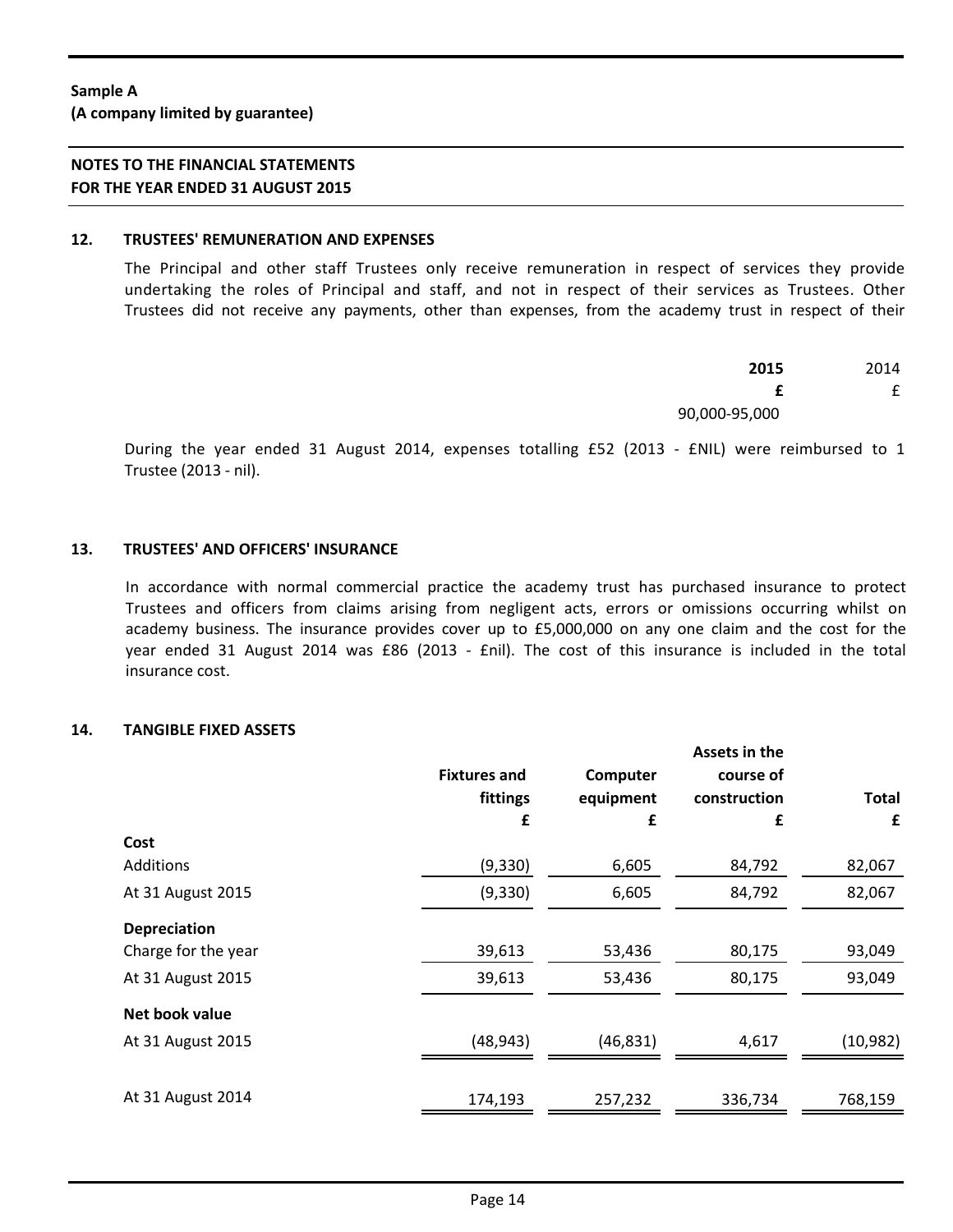**(A company limited by guarantee)**

# **NOTES TO THE FINANCIAL STATEMENTS FOR THE YEAR ENDED 31 AUGUST 2015**

### **15. DEBTORS**

|                               | 2015   | 2014    |
|-------------------------------|--------|---------|
|                               |        | £       |
| Trade debtors                 | 32,795 | 24,154  |
| Prepayments and other debtors | 32,419 | 92,488  |
|                               | 65,214 | 116,642 |

### **15. CREDITORS:**

# **Amounts falling due within one year**

|                                    | 2015    | 2014    |
|------------------------------------|---------|---------|
|                                    | £       |         |
| Trade creditors                    | 87,165  | 37,763  |
| Other taxation and social security | 40,924  | 31,641  |
| Other creditors                    | 179,691 | 232,600 |
| Accruals and deferred income       | 92,265  | 13,781  |
|                                    | 400,045 | 315,785 |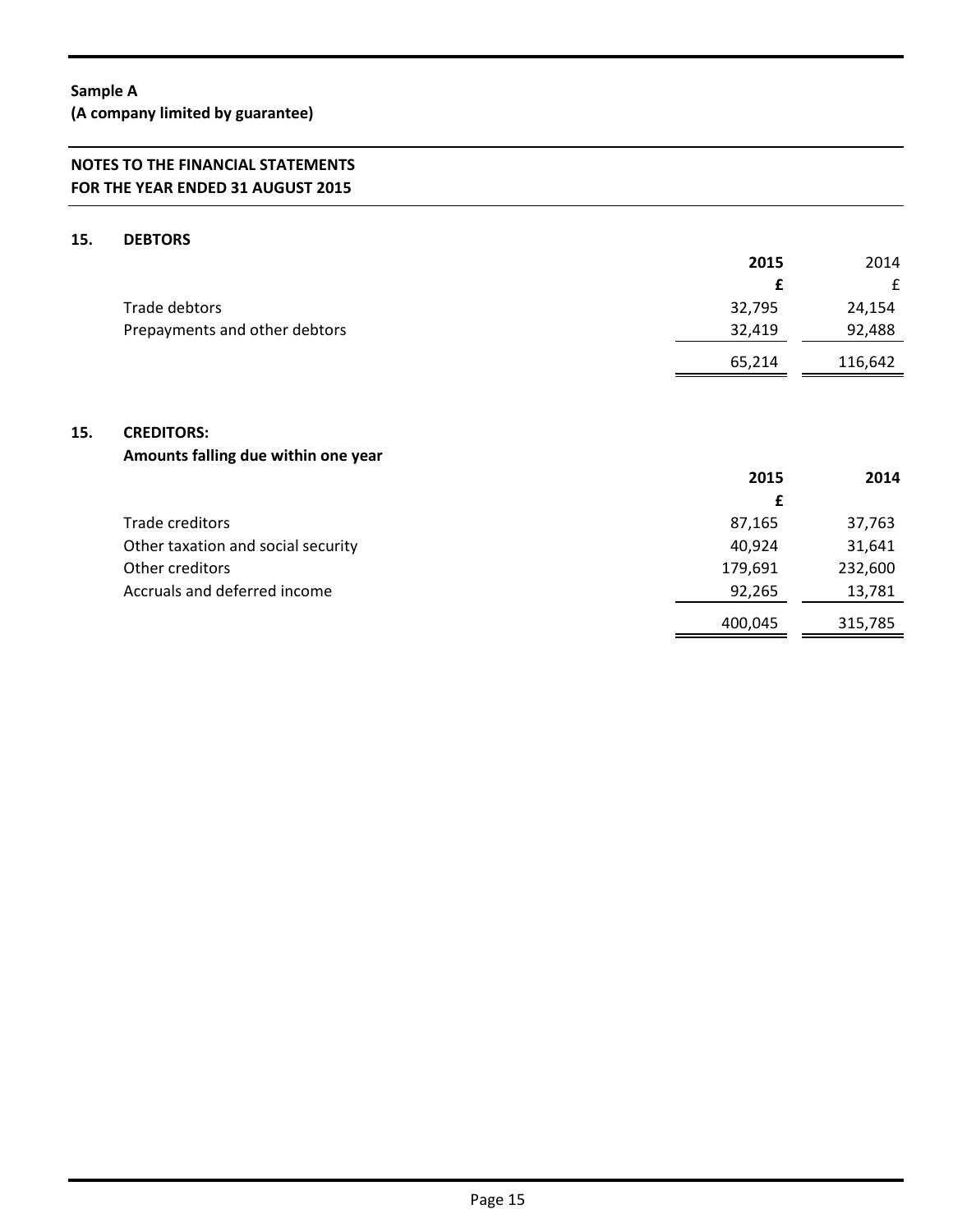**(A company limited by guarantee)**

# **NOTES TO THE FINANCIAL STATEMENTS FOR THE YEAR ENDED 31 AUGUST 2015**

### **17. STATEMENT OF FUNDS**

|                                     | <b>Brought</b> | Incoming  | <b>Resources</b> | <b>Carried</b> |
|-------------------------------------|----------------|-----------|------------------|----------------|
|                                     | <b>Forward</b> | resources | <b>Expended</b>  | Forward        |
|                                     | £              | £         | £                | £              |
| <b>Unrestricted funds</b>           |                |           |                  |                |
| <b>General Funds</b>                |                | 54,344    | (11,618)         | 42,726         |
| <b>Other General funds</b>          |                |           |                  |                |
|                                     |                | 54,344    | (11,618)         | 42,726         |
| <b>Restricted funds</b>             |                |           |                  |                |
| <b>Restricted Funds</b>             |                | 2,292,264 | (1,827,772)      | 464,492        |
| <b>Restricted fixed asset funds</b> |                |           |                  |                |
| <b>Restricted Fixed Asset Funds</b> |                | 88,048    | (169, 405)       | (81, 357)      |
| Total restricted funds              |                | 2,380,312 | (1,997,177)      | 383,135        |
| Total of funds                      |                | 2,434,656 | (2,008,795)      | 425,861        |

The specific purposes for which the funds are to be applied are as follows:

Restricted Fixed Asset Fund - this represents the trust's investment in fixed assets, net of depreciation. Any unspent capital grants are held in this fund to be applied for the purpose intended by the grantor.

Restricted general funds will be used for educational purposes in line with the academy's objects and its funding agreement with the EFA. Unrestricted funds relate to donations and other income geiven without restriction to its purpose and can be usde for the general purpose of the academy trust.

Under the funding agreement with the Secretary of State, the academy trust was not subject to a limit

#### **SUMMARY OF FUNDS**

|                              | <b>Brought</b><br><b>Forward</b><br>£ | Incoming<br>resources<br>£ | <b>Resources</b><br><b>Expended</b><br>£ | <b>Carried</b><br><b>Forward</b><br>£ |
|------------------------------|---------------------------------------|----------------------------|------------------------------------------|---------------------------------------|
| General funds                |                                       | 54,344                     | (11,618)                                 | 42,726                                |
| <b>Restricted funds</b>      |                                       | 2,292,264                  | (1,827,772)                              | 464,492                               |
| Restricted fixed asset funds |                                       | 88,048                     | (169, 405)                               | (81, 357)                             |
|                              |                                       | 2,434,656                  | (2,008,795)                              | 425,861                               |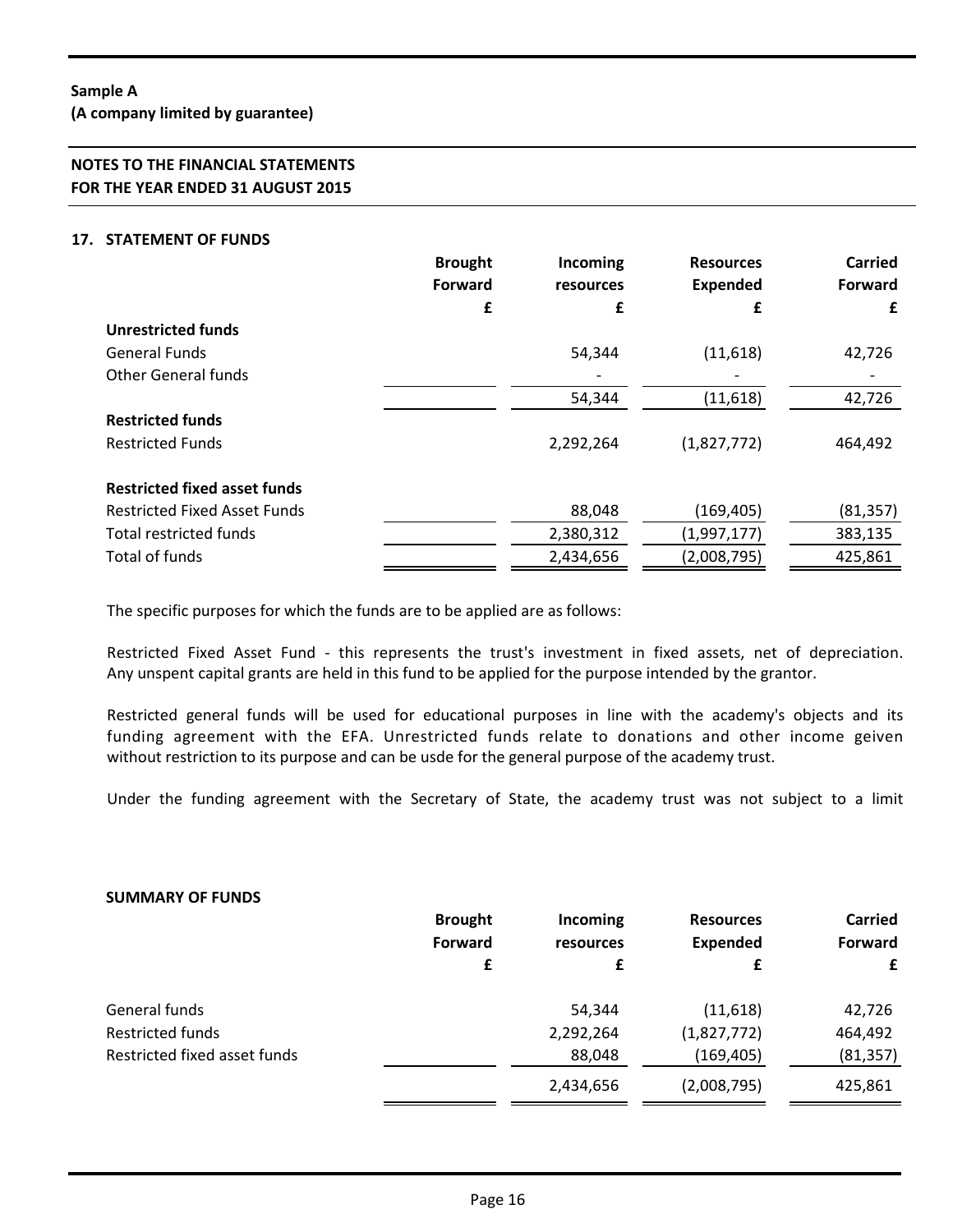**(A company limited by guarantee)**

# **NOTES TO THE FINANCIAL STATEMENTS FOR THE YEAR ENDED 31 AUGUST 2015**

## **18. ANALYSIS OF NET ASSETS BETWEEN FUNDS**

|                               | <b>Unrestricted</b> | <b>Restricted</b><br>funds<br>2015 | <b>Restricted</b><br>fixed asset<br>funds<br>2015 | Total<br>funds<br>2015 | Total<br>funds<br>2014 |
|-------------------------------|---------------------|------------------------------------|---------------------------------------------------|------------------------|------------------------|
|                               | funds<br>2015       |                                    |                                                   |                        |                        |
|                               | £                   | £                                  | £                                                 | £                      | £                      |
| Tangible fixed assets         |                     |                                    | 677,002                                           | 677,002                | 768,159                |
| Current assets                | 83,690              | 65,214                             |                                                   | 148,904                | 139,804                |
| Creditors due within one year |                     | (400,045)                          |                                                   | (400,045)              | (315, 785)             |
|                               | 83,690              | (334,831)                          | 677,002                                           | 425,861                | 592,178                |

### **19. NET CASH FLOW FROM OPERATING ACTIVITIES**

|                                                 | 2015       | 2014       |
|-------------------------------------------------|------------|------------|
|                                                 | £          | £          |
| Net incoming resources before revaluations      | (166, 373) | 592,178    |
| Returns on investments and servicing of finance | 56         |            |
| Depreciation of tangible fixed assets           | 173,224    | 172,163    |
| (Increase)/ decrease in debtors                 | 51,428     | (116, 642) |
| (Decrease}/ increase in creditors               | 84,260     | 315,785    |
|                                                 |            |            |
| Net cash inflow from operations                 | 142,595    | 963,484    |

# **20. ANALYSIS OF CASH FLOWS FOR HEADINGS NETTED IN CASH FLOW STATEMENT**

|                                                                      | 2015<br>£ | 2014<br>£  |
|----------------------------------------------------------------------|-----------|------------|
| Returns on investments and servicing of finance<br>Interest received |           |            |
|                                                                      | 2015      | 2014       |
|                                                                      | £         | £          |
| Capital expenditure and financial investment                         |           |            |
| Purchase of tangible fixed assets                                    | (82,067)  | (940, 322) |